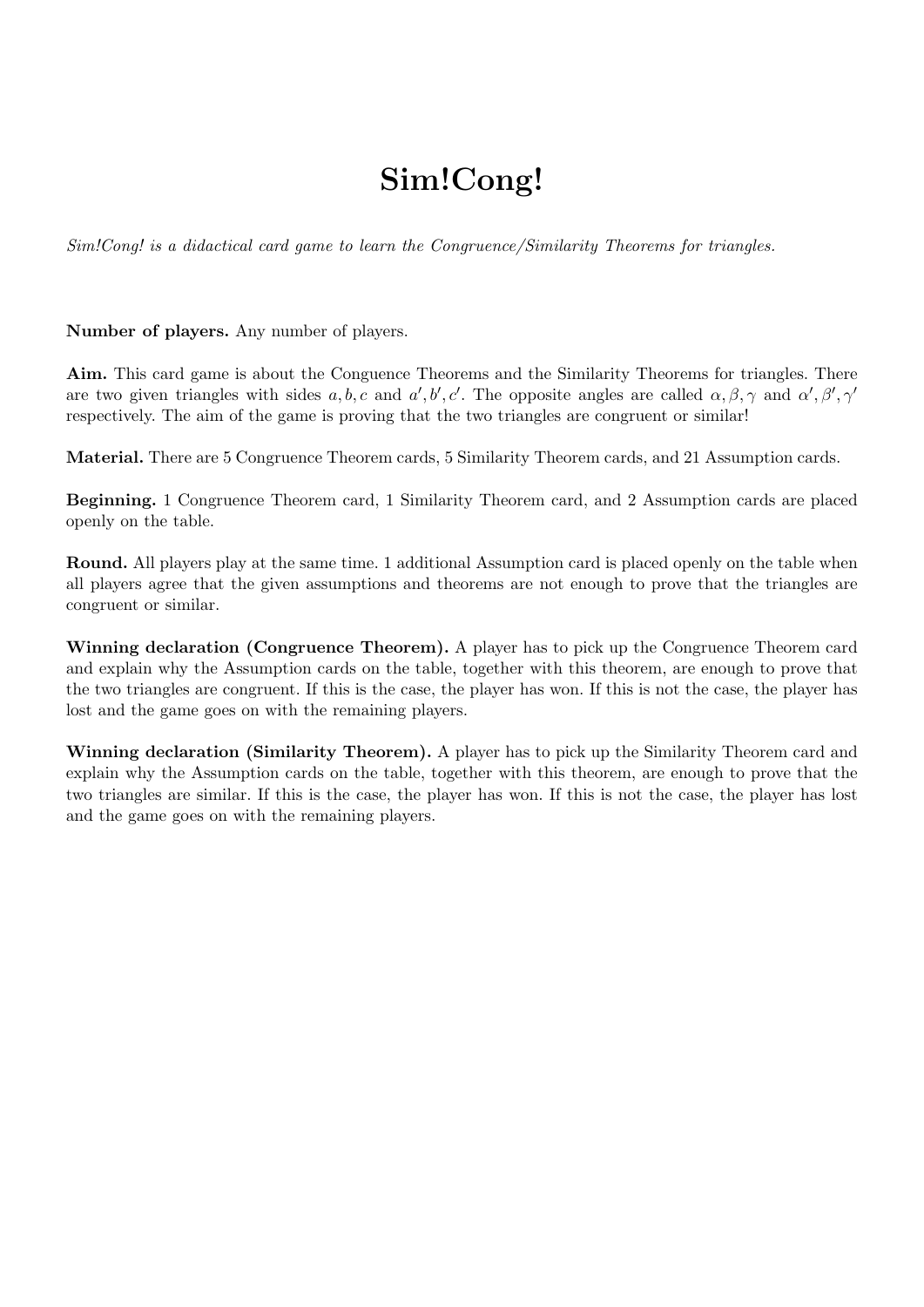#### **SSS**

ruence l'heorem

gruence Theorem

Congruence Theorem Two triangles are congruent if three pairs of corresponding sides are equal in length.



L'heoren

uence

heorem

lence

Congruence Theorem Two triangles are congruent if two pairs of corresponding sides are equal in length, and the included angles are equal in measurement.

ASA/AAS

neoren

eruence

Congruence Theorem Two triangles are congruent if two pairs of corresponding angles are equal in measurement, and one pair of corresponding sides is equal in length.

## SsA

Congruence Theorem Two triangles are congruent if two pairs of corresponding sides are equal in length, and the pair of angles opposite to the bigger of these sides (or to any of them, if they are equal) are equal in measurement.

# $\rm HL$

Congruence Theorem Two right-angled triangles are congruent if their hypotenuses and one pair of corresponding legs are equal in length.

#### S:S:S

Similarity Theorem Two triangles are similar if all pairs of corresponding sides have lengths in the same ratio.

#### S:A:S

Similarity Theorem Two triangles are similar if two pairs of corresponding sides have lengths in the same ratio, and the included angles are equal in measurement.

# Similarity Theorem

# AA

Two triangles are similar if two pairs of corresponding angles are equal in measurement.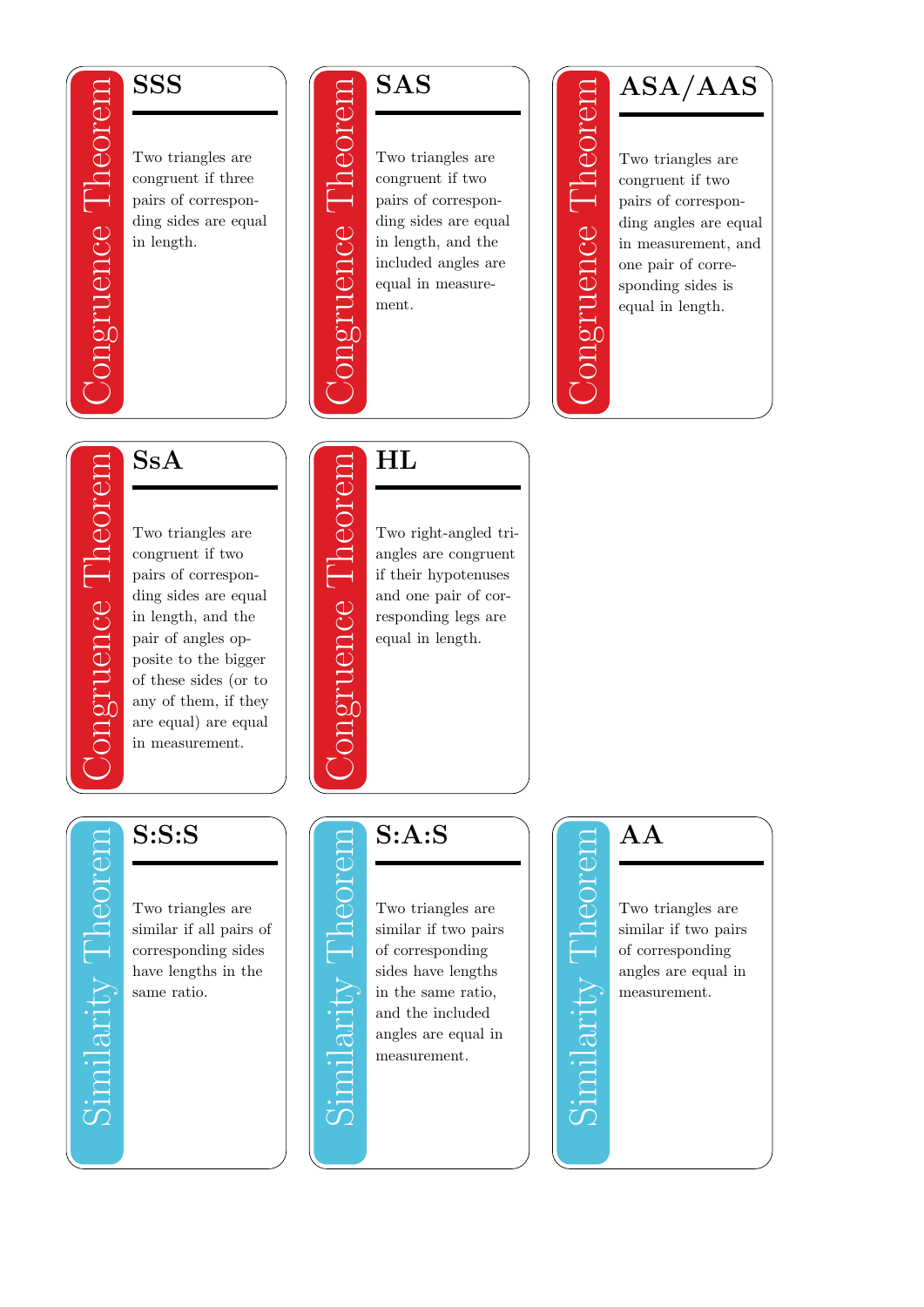#### S:s:A

Similarity Theorer

Similarity Theorem Two triangles are similar if two pairs of corresponding sides have lengths in the same ratio, and the pair of angles opposite to the bigger of these sides (or to any of them, if they are equal) are equal in measurement.









Side 1  $c = c'$ 





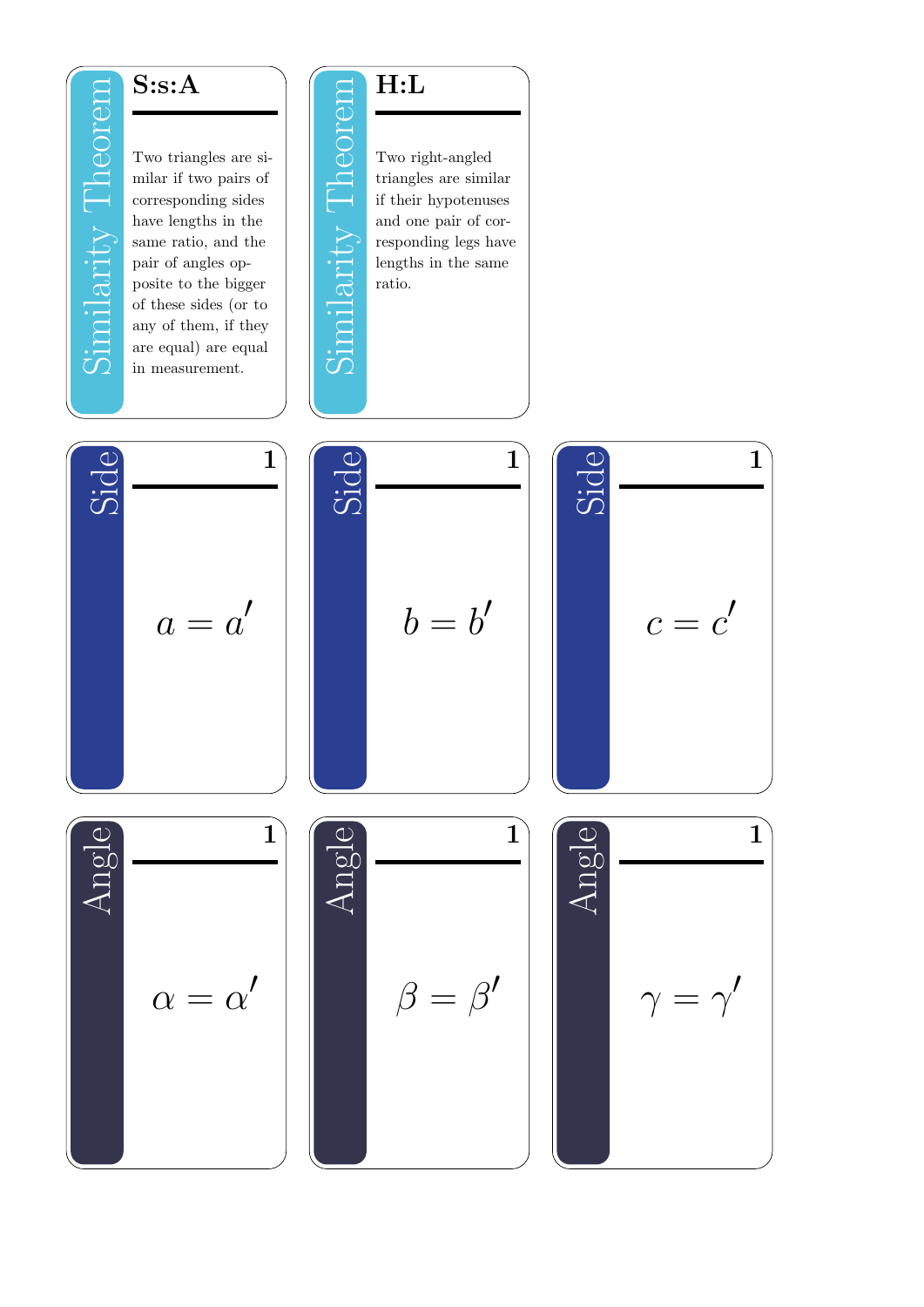